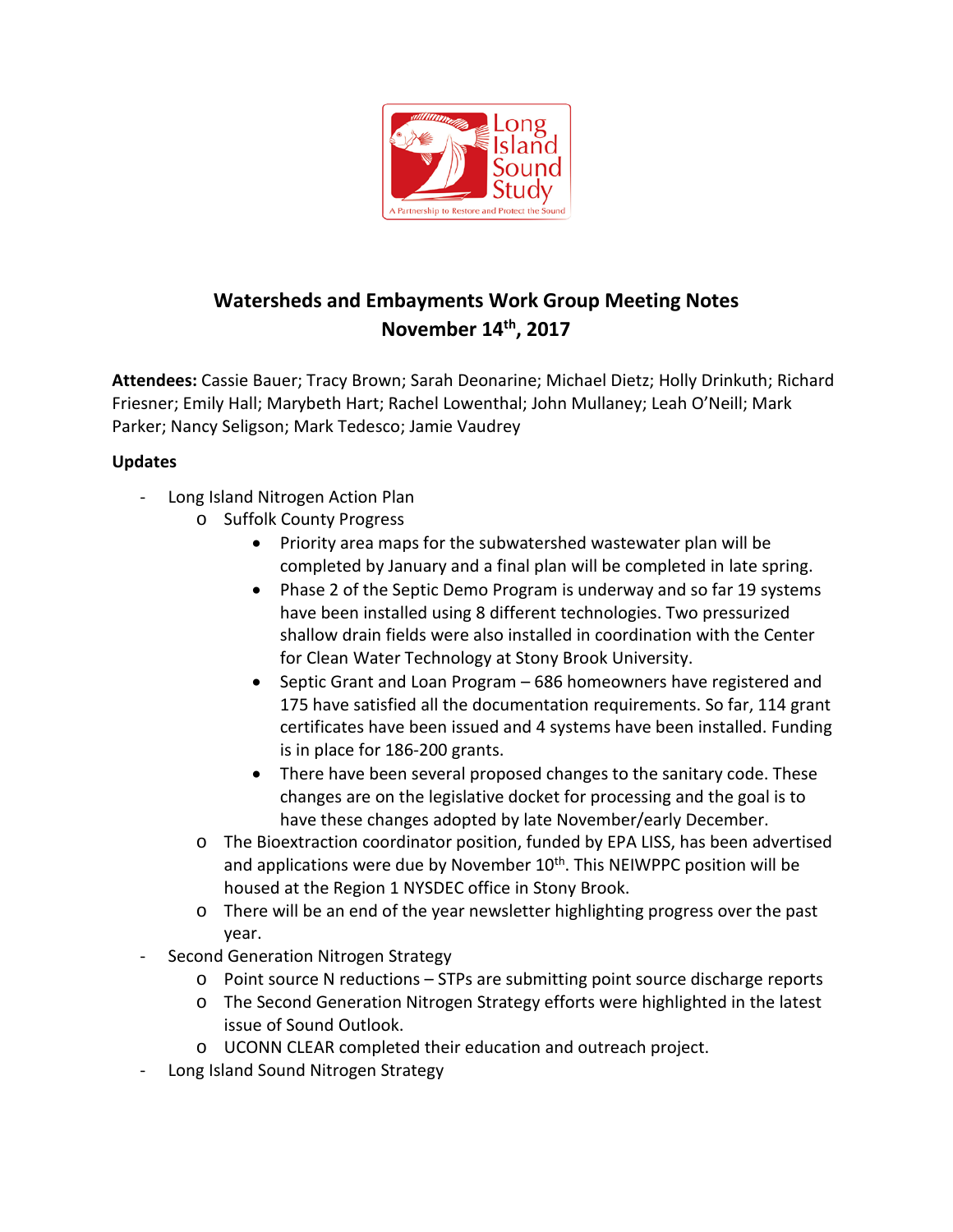

- $\circ$  EPA held a public webinar on November 8<sup>th</sup> on the LIS Nitrogen Strategy progress. The presentation slides are available on the LISS website. All the completed deliverables are also posted on the website. EPA and Tetratech are wrapping up the nitrogen thresholds and they will be shared in January. They will begin working on proposed allocations for embayments to be presented in the Spring. EPA had a recent call with LINAP and Niantic River staff to stay connected with other nitrogen efforts happening around the Sound.
- 2018 LISS Enhancement pre-proposals
	- $\circ$  CTDEEP submitted 6 water quality related pre-proposals to the Management Committee for Consideration of 2018 funding:
		- Development of Benthic Macroinvertebrate Sampling Methodology and Tools to assess Embayment Health in Long Island Sound
		- Development of a Long Island Sound Phytoplankton Index of Biotic Integrity
		- Phase II of Onsite Wastewater Treatment Systems- implementation of Phase I recommendations
		- Groundwater Budgets and Estimated travel times of Groundwater to the Connecticut Coast of LIS
		- Development of LIS Hypoxic Volume Calculation Methodology and Increased GIS Analyses
		- Lower Connecticut River Salinity Monitoring Equipment replacement (USGS and CTDEEP)
	- o NEIWPCC also submitted a pre-proposal to Phase 2 of the development of a nonpoint Source and stormwater tracking tool for the LIS watershed. NEIWPCC will be looking for a community in each state to pilot the tool.
	- o EPA is currently working on guidance for full proposal submissions for 2018 enhancement grants. The 2018 budget is still uncertain and likely will not be known until the April Management Committee meeting.

#### **Town of Mamaroneck Green Infrastructure Project**

Nancy Seligson (along with Steve Altieri, Town Administrator) gave a presentation on the recently completed Green Infrastructure project in the Town of Mamaroneck. In 2015, the Town of Mamaroneck received a \$150,000 Long Island Sound Futures Fund grant to install 8,400 square feet of green infrastructure at Mamaroneck Town Center's 2.3 acre property. The property is located on a hill which overlooks and surface water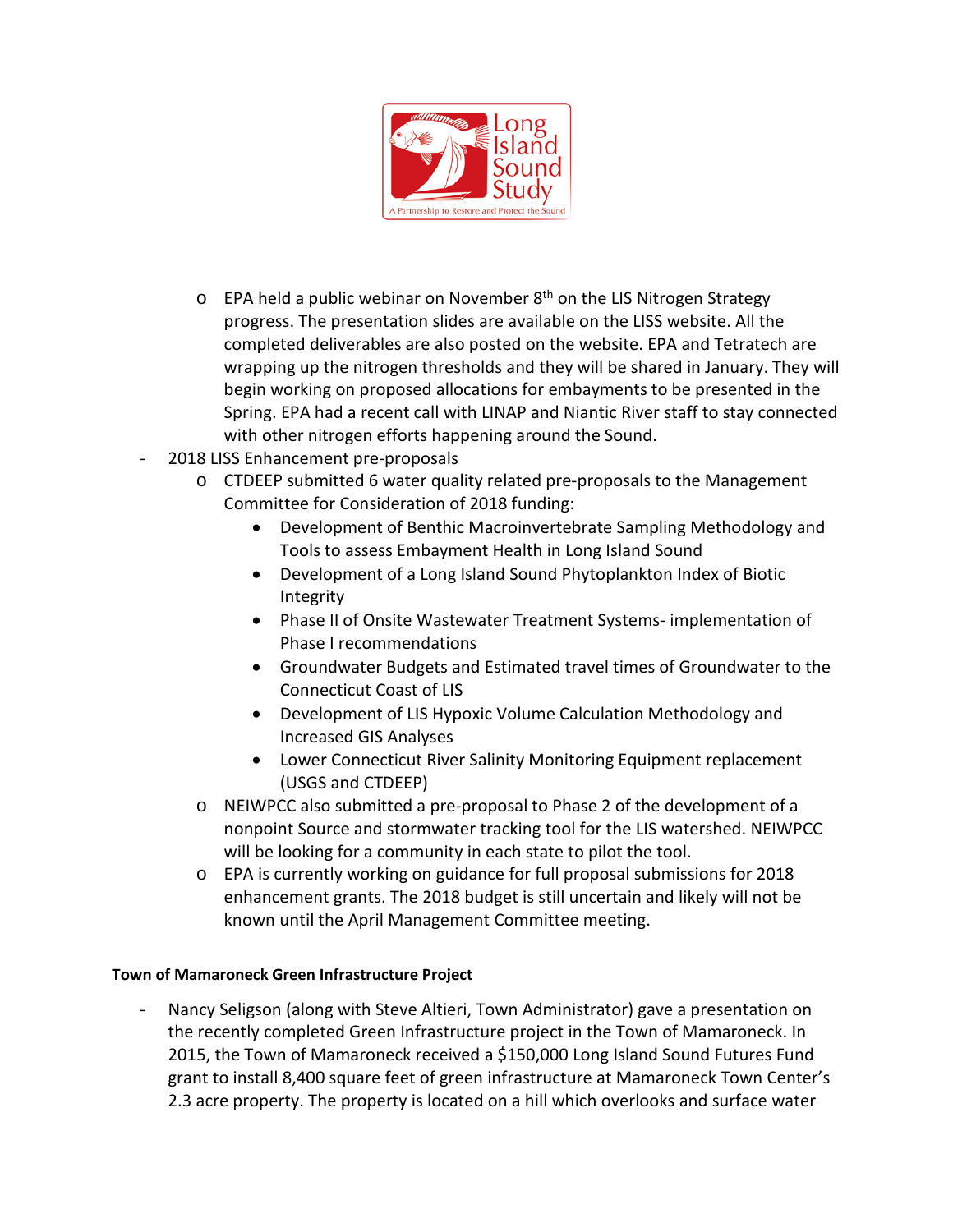

drains to Mamaroneck Harbor. Major activities included installing permeable pavers, porous pavement in the parking lot, permeable pedestrian sidewalks, two rain gardens, three rain barrels, and eight catch basin filter baskets. An estimated 700,000 gallons of runoff is being treated as a result of these green infrastructure improvements. The Town of Mamaroneck plans to install signage explaining the green infrastructure benefits at the site in the near future.

#### **CT Blue Plan**

- Emily Hall, a NOAA Coastal Management Fellow at CTDEEP, gave an update on the CT Blue Plan to the group. The overall goal of the Blue Plan is to encourage compatible uses in the Sound. In order to complete the Blue Plan, CTDEEP established work teams and subcommittees that meet monthly and an Advisory Committee which meets quarterly. Recently, five ecological webinars (Marine Mammals & Sea Turtles, Birds, Fish, Benthic Biological Habitat, and Benthic Physical Habitat) to get input on current data and gaps. More information on the CT Blue Plan is available on the [CTDEEP Blue Plan webpage.](http://www.ct.gov/deep/cwp/view.asp?a=2705&q=574290&deepNav_GID=1635)

#### **Updates from work group members**

- Save the Sound finished its first Unified Water Study season with tier 1 parameters and piloted tier 2 parameters in a few embayments. The data will be made available soon.
- The Niantic River Watershed group is implementing a watershed plan and installed modified tree box filters in East Lyme. This project will be highlighted in the Feb issue of Sound Outlook.
- USGS began monitoring at new CT River monitoring stations set up near the MA, VT& NH borders for nitrogen loading and they are working with CTDEEP on monitoring at Middle Haddam, CT. USGS will also be releasing a 2009-2014 report on Nitrogen Loading.
- TNC held a stakeholder meeting in Saugatuck. TNC was able to collect local data to update some parameters in the Nitrogen Loading Model and look at what scenarios would work to reduce nitrogen.
- The 2017 Long Island Sound Futures Fund awards will be announced on November 16<sup>th</sup> (CT) and December  $4<sup>th</sup>$  (NY).
- The CCMP ecosystem target webpages should be developed and on the LISS website by the end of the year.